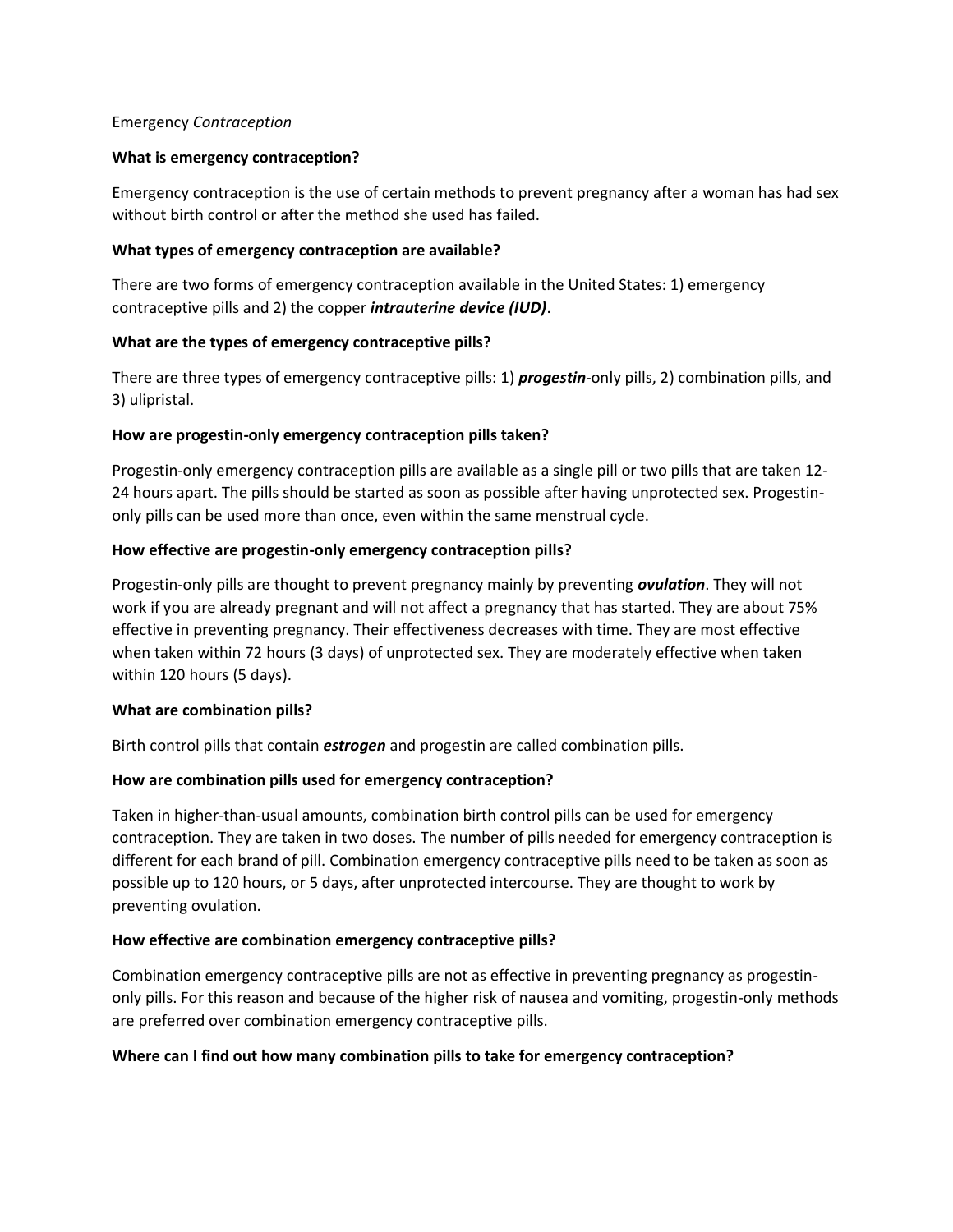A health care provider or pharmacist can tell you how many pills you should take for the type of birth control pills that you have. This information also is available at the web site [http://www.not-2-late.com.](http://www.not-2-late.com/)

# **How is ulipristal taken?**

Ulipristal can be taken up to 120 hours (5 days) after unprotected intercourse with no decrease in effectiveness. Ulipristal is available by prescription only. Research suggests that it may prevent more pregnancies than progestin-only pills when taken as directed.

# **How often can ulipristal be taken?**

Because the effects of repeated use of ulipristal are not yet known, it should be taken only once during a menstrual cycle. It also may decrease the effectiveness of hormonal birth control methods. For this reason, a nonhormonal method, such as a condom, should be used after taking ulipristal until your next menstrual period starts.

# **How can I get emergency contraception pills?**

Ulipristal and combination birth control pills are available only by prescription. Both types of progestinonly pills can be bought at a pharmacy without a prescription if you are 17 years or older and by prescription if you are younger than 17 years. You can go to [http://eclocator.not-2-late.com](http://eclocator.not-2-late.com/) or call the Emergency Contraception Hotline (888-NOT-2-LATE) to find a health care provider who can provide a prescription. Also, many health care providers will give an advance prescription for emergency contraception.

## **What are the side effects of emergency contraception pills?**

Nausea and vomiting may occur after taking the progestin-only and combination pills. Your next menstrual period may not occur at the expected time. You may have bleeding or spotting in the week or month after the treatment. Other possible side effects include the following:

- Abdominal pain and cramps
- Breast tenderness
- Headache
- Dizziness
- Fatigue

These side effects usually go away within a few days.

Possible ulipristal side effects include headache, nausea, and abdominal pain. Your menstrual period may occur earlier or later than expected. Spotting may occur.

## **How safe are emergency contraception pills?**

The progestin-only pills and the combination birth control pills are safe even for women who normally are cautioned against using hormonal birth control methods. Emergency contraception is used for a much shorter period of time than regular use of a hormonal birth control method. However, these pills